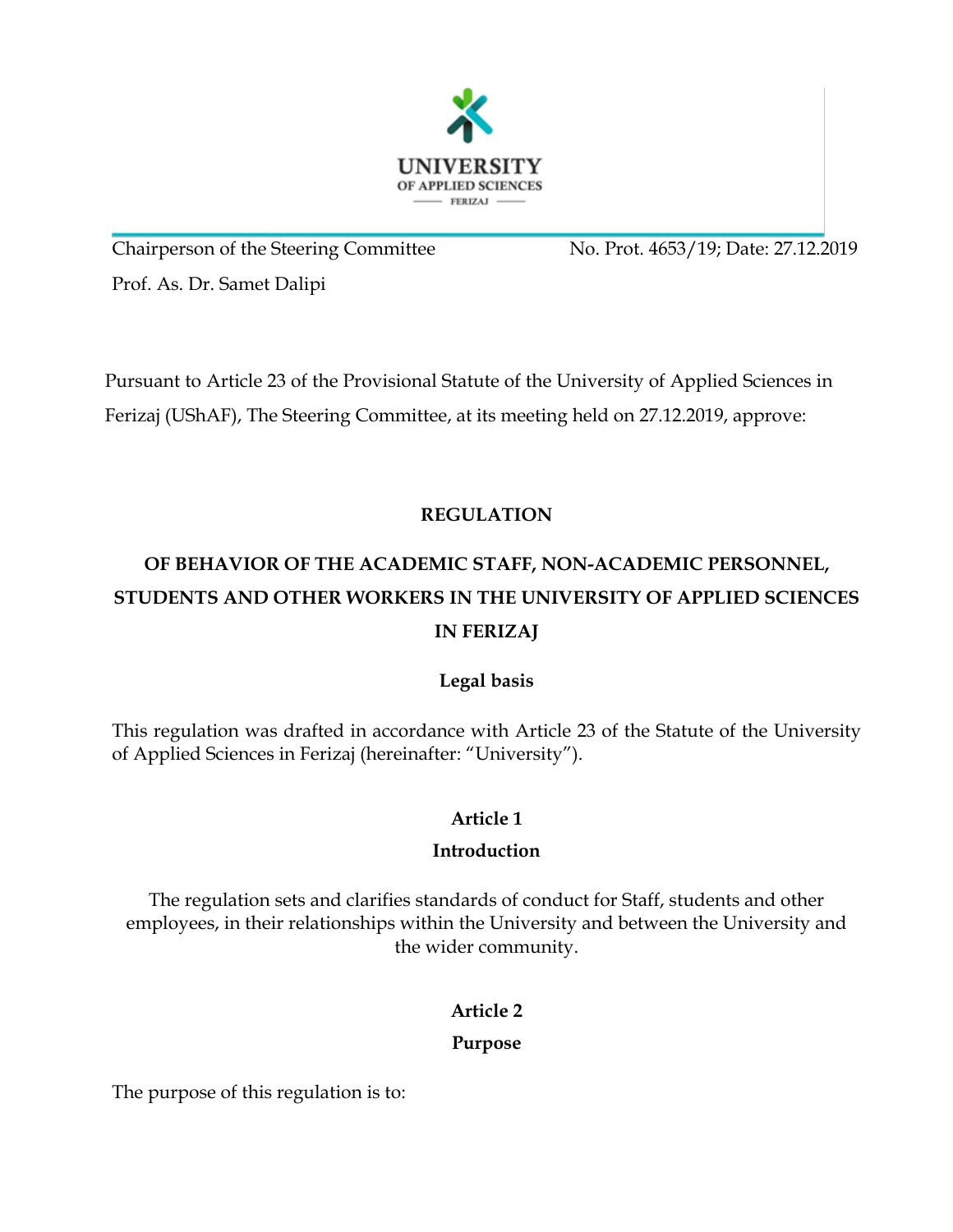- support and promote interpersonal relationships;
- guides the principles of respect for fundamental human rights;
- identify and clarify acceptable behaviors;
- fulfills the mission of achieving the ethical values of employees at the University.

#### **Scope**

The provisions of this regulation are mandatory for all staff employed at the University, regardless of the form and type of employment contract.

## **Article 4**

#### **Rules, principles and values**

This regulation applies the general principles of ethical conduct, which govern: behavior and discipline pertaining to the employment relationship in relation to colleagues and students.

## **Article 5**

This regulation includes the rules of general principles of ethical conduct, which are approved by the Steering Council of the University.

## **Article 6**

## **Responsibilities of the Steering Council**

The Steering Council of the University regarding this regulation, has the following responsibilities:

- a) They must put the interests of the institution above their own interests and must not seek to take advantage of their positions differently than required by applicable law;
- b) To declare a conflict of interest in advance before undertaking any administrative action;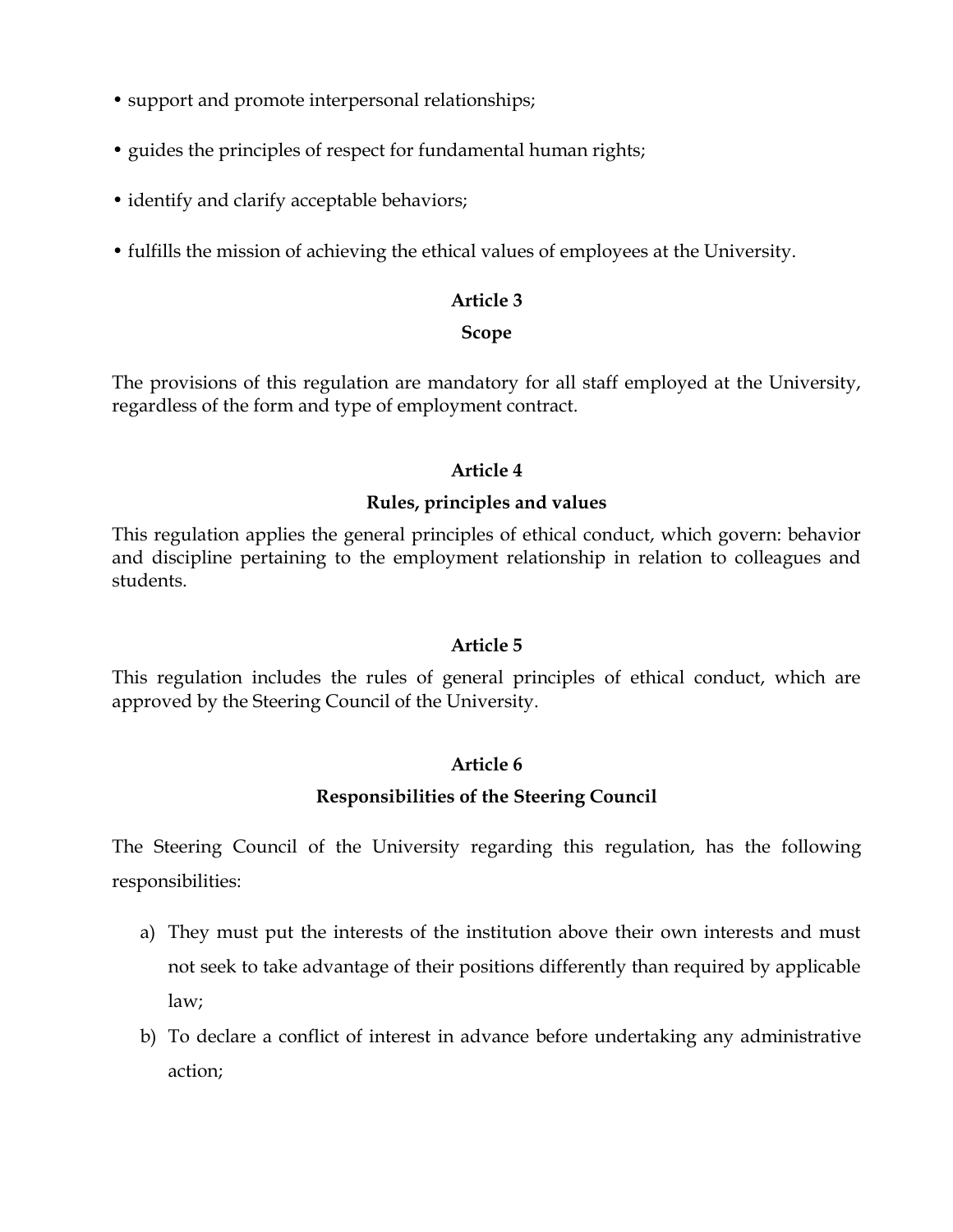- c) Must not accept any mandate to act, or refrain from acting in a particular way, from the body who designated them, or accept any instruction from any individual, or from any political party, union, religion or source other external;
- d) It must not seek or accept any bribes or other financial considerations, or seek or accept any other personal favor which may affect them in the decision-making process;
- e) It must immediately report any attempted bribery or provide personal favor to the relevant authorities.

#### **Managers**

This regulation, based on the general principles of ethical conduct, includes rules of conduct for managers (Rector, Pro-Rectors, Deans of the Faculty, Program Directors, Secretary General).

#### **Article 8**

#### **Managers' responsibilities**

University managers have the following responsibilities:

- a) To set the interests of the institution above their interests, and to behave in accordance with the responsibilities provided by their employment contract;
- b) When performing their duties, they should not be influenced by any request which does not derive from the law on higher education or internal acts of the University;
- c) To declare a conflict of interest in advance before undertaking any administrative action;
- d) They must not allow the delivery of bribes or any other favors which may affect their work;
- e) Any attempt at bribery or any favors must be reported to the competent supervisor;
- f) Must not misuse the resources of the institution, or the personal or commercial information held by him, for personal gain or of any other person;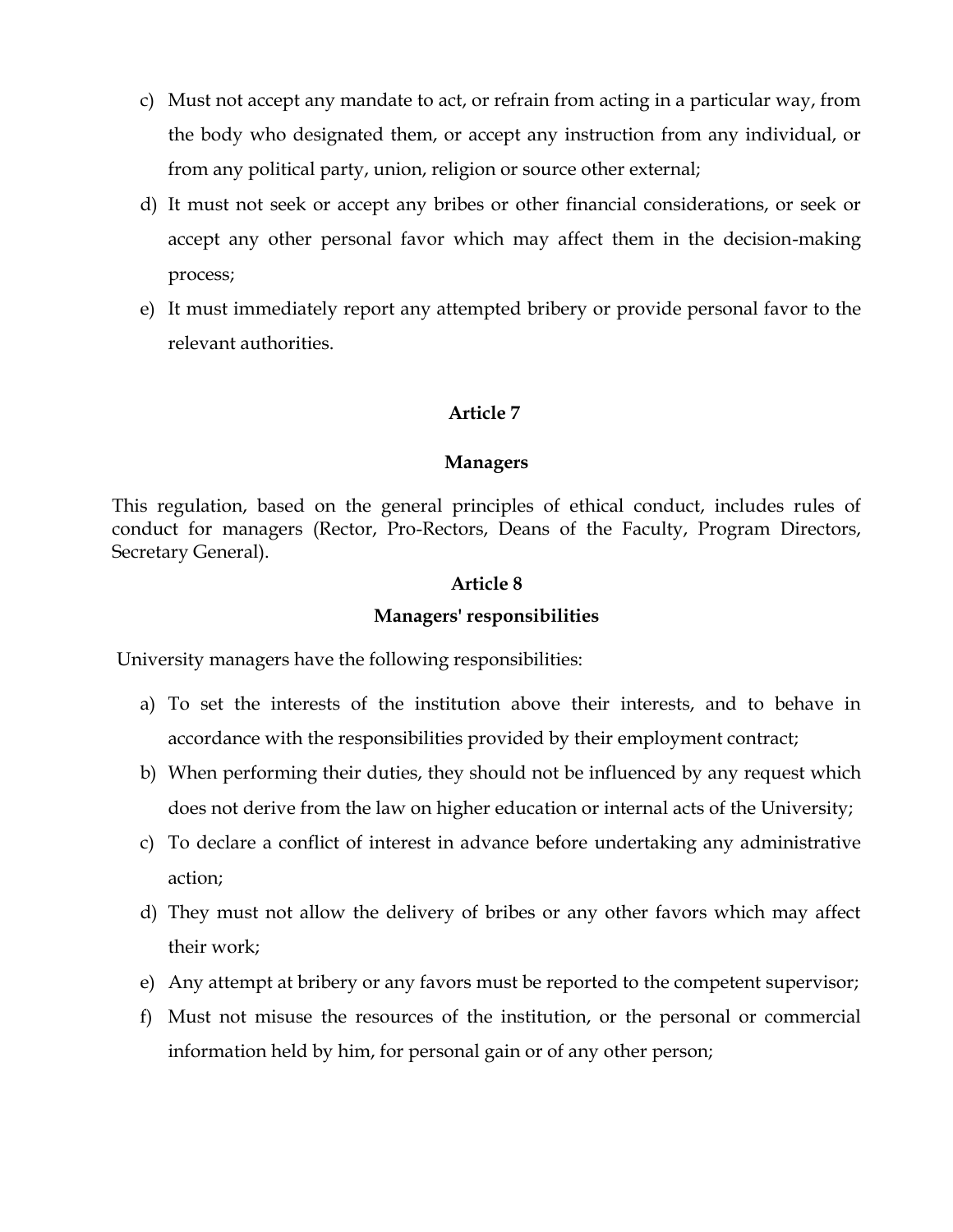g) It must ensure that all persons under their authority are informed of the relevant rules of this regulation.

## **Article 9**

## **Academic Staff Ethical principles**

Academic staff members should behave in accordance with the general principles of ethical conduct in relation to:

a) the governing body, management and other bodies of the institution,

b) other academic and support staff,

c) students, and

d) any other person or group that has a contractual relationship or other relationship, or interest in the work of the institution.

## **Article 10**

## **Rights of the Academic Staff**

Academic staff has professional rights, especially the right to act in ways that guarantee independence and the learning environment at the University: and these rights include:

- a) Academic freedom, up to freedom of expression and freedom of research;
- b) To be evaluated as researchers and teachers based on intellectual and professional criteria and not on their political and religious views, or other issues of personal preference;
- c) To evaluate in an objective way the performance and achievements of students according to the University's grading policies and predetermined grading criteria;
- d) To not accept any instruction to act or refrain from acting in a particular manner by any individual other than a higher authority, or by any political party, trade union or religious group, except as permitted by applicable law;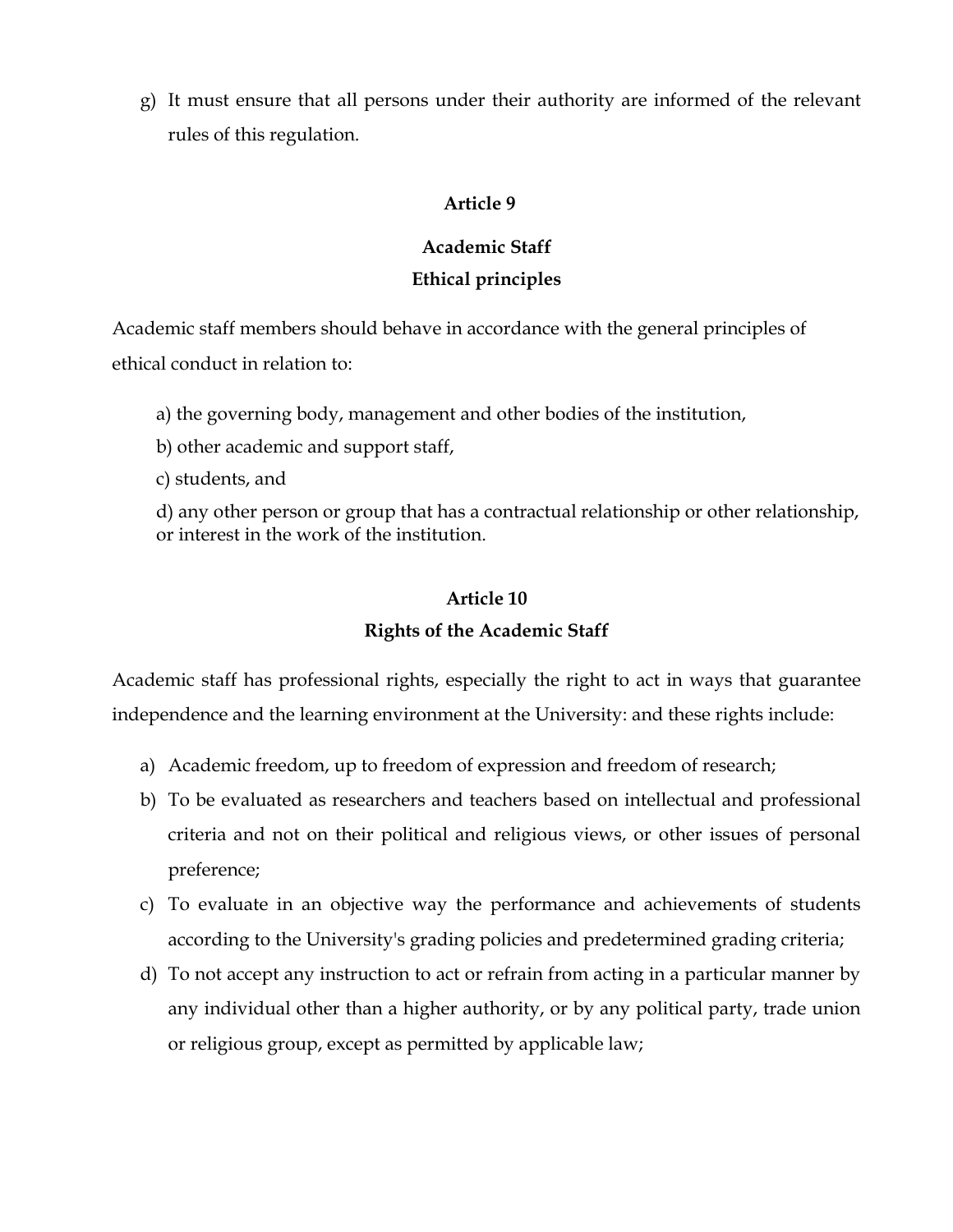e) To report any alleged non-compliance with applicable law or ethical principles to the relevant authority in trust without negative personal consequences.

## **Article 11 Responsibilities of the Academic Staff**

The academic staff of the University is responsible for:

- a) To set the interests of the institution above their interests, and to behave in accordance with the responsibilities provided by their employment contract;
- b) When performing the task, they should not be influenced by any request which does not derive from the law on higher education or internal acts of the University;
- c) To declare a conflict of interest in advance before undertaking any administrative action;
- d) They must not allow the providing or accepting of bribe or any other favor which may affect their work;
- e) Any attempt to provide bribe or any favors must be reported to the competent supervisor;
- f) It should not misuse the resources of the institution, or the personal or commercial information held by it, for personal gain or that of any other person;
- g) To not misuse the resources of the institution, or the personal or financial information held by it, including intellectual property, for personal gain or that of any other person or group;
- h) They should behave according to the general principles of ethical conduct when participating in the appointment, promotion or other committees affecting academic staff and when participating in commissions or other bodies interested in admission, evaluation, examination and other related actions. with students and in individual and group activities with students;
- i) Respect university students and avoid any exploitation or harassment, or discriminatory treatment of students;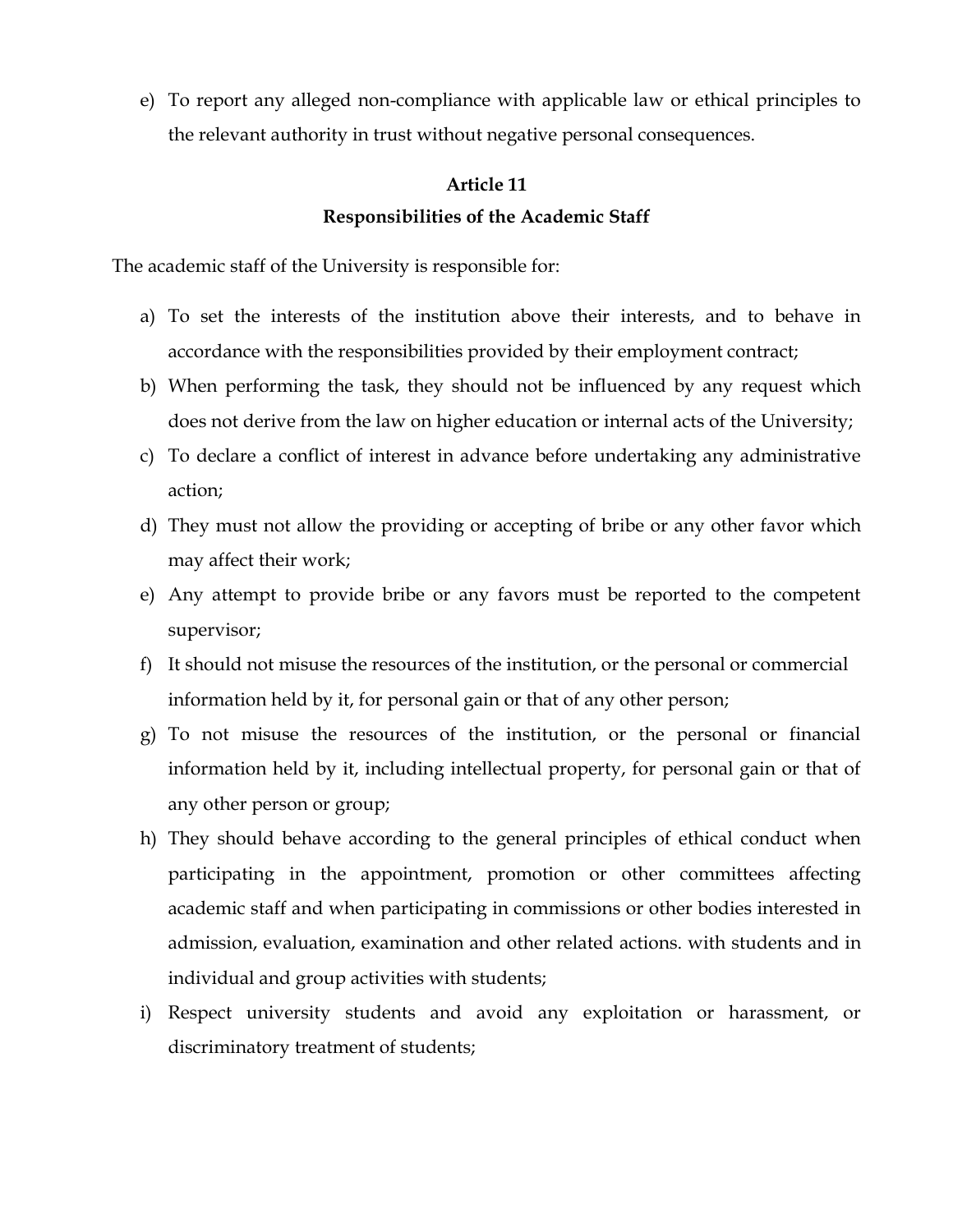- j) Respect the diversity of students, including, but not limited to, their political and religious beliefs;
- k) Protect students' academic freedom;
- l) Do not engage in plagiarism, do not mention or attribute the work of others, falsify results and respect ethical principles regarding the protection of personal data, and other specific principles in defined areas, according to the rules of the institution (for example in science and sociological research) when participating in research activities;
- m) do not discriminate or harass colleagues and to respect the diversity of free thought and expression;

## **Administrative (non-academic) staff**

Members of the administrative staff must behave in accordance with the general principles of ethical conduct underlined in the Code of Conduct and these principles must be applied by the administrative staff. These rules include principles of conduct and provide sanctions for non-compliance with applicable law.

#### **Article 13**

## **Responsibilities of the Administrative Staff**

The University's Administrative Staff has the following responsibilities:

- a) To put the interests of the institution above their own interests
- b) They must ensure the preservation of institutional ethical norms within the unit they lead.
- c) Not to discriminate or harass colleagues and to respect the diversity of free thought and expression;
- d) To declare a conflict of interest in advance before undertaking any administrative action;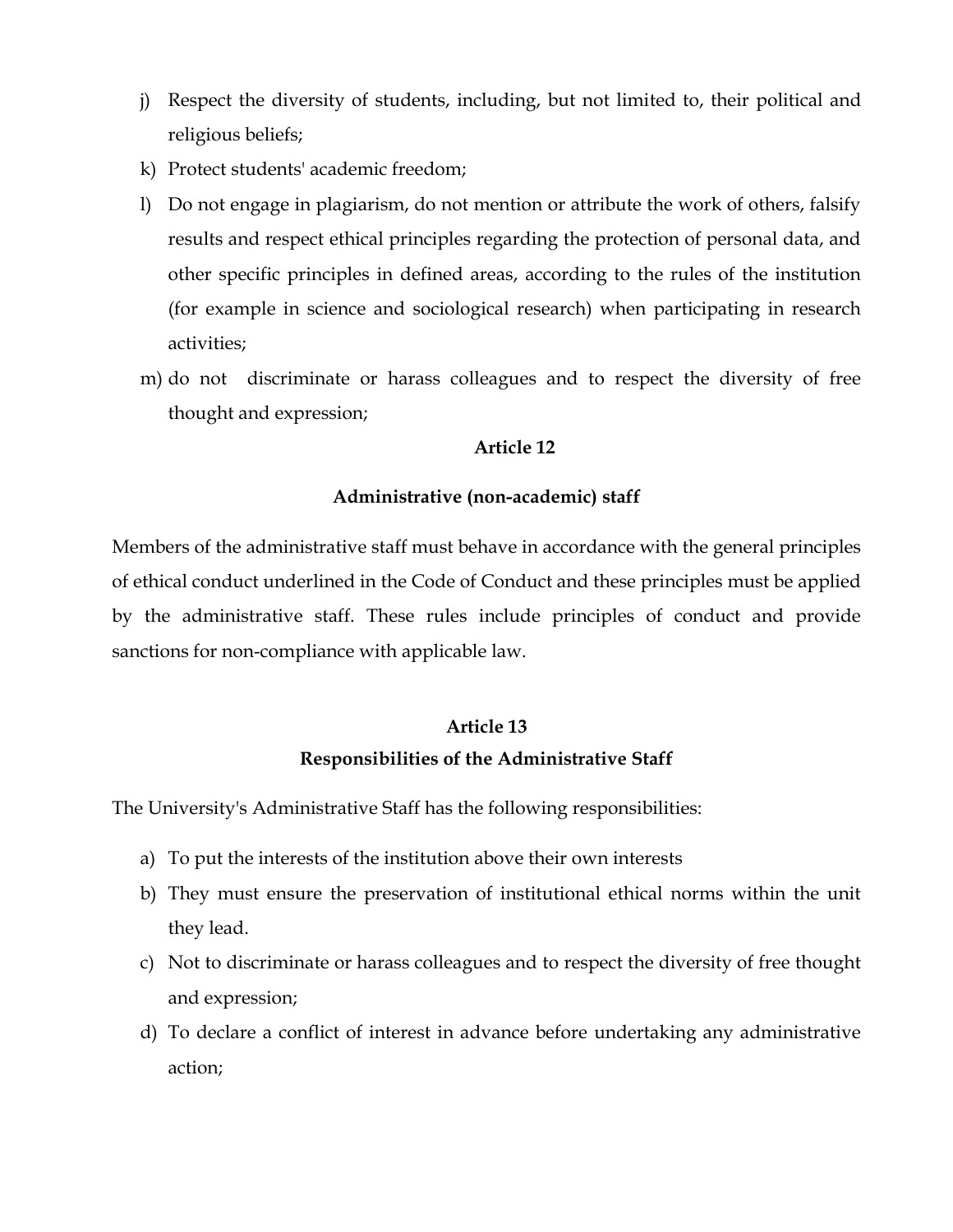- e) They should not allow offering the bribe or any other favor, which may affect their work;
- f) Not to misuse the resources of the institution, or the personal or financial information held by it, including intellectual property, for personal gain or that of any other person or group;
- g) To report to the superior in cases where they have found irregularities or unethical acts and keep and not hide the evidence that proves them.
- h) Respect the governing bodies, colleagues and academic staff.
- i) To respect students and maintain correct behavior towards them, in accordance with ethical and moral rules, without prejudice to the personal dignity of any individual.

## **Unacceptable behaviors**

Unacceptable behaviors (contrary to this regulation) are sanctioned in accordance with the regulations in force at the University.

#### **Article 15**

#### **Unacceptable behavior of academic staff in relation to students**

- 1. Practice of the academic responsibility (teaching, assessment or supervision) for each student, with which the staff member is in conflict of interest.
- 2. Setting conditions for meeting the requirements of the course, passing exams by asking students to buy certain literature or other teaching aids, or asking for political, sexual, financial, or other weighty favors;
- 3. Discrimination, including harassment against a student on political grounds or because of race, color, religion, gender, sexual orientation, gender identity, ethnic origin, national origin, origin, marital status, pregnancy, physical or mental disability;
- 4. Using the position or competencies by the staff member to force a student's judgment or awareness or to cause harm to a student for arbitrary or personal reasons.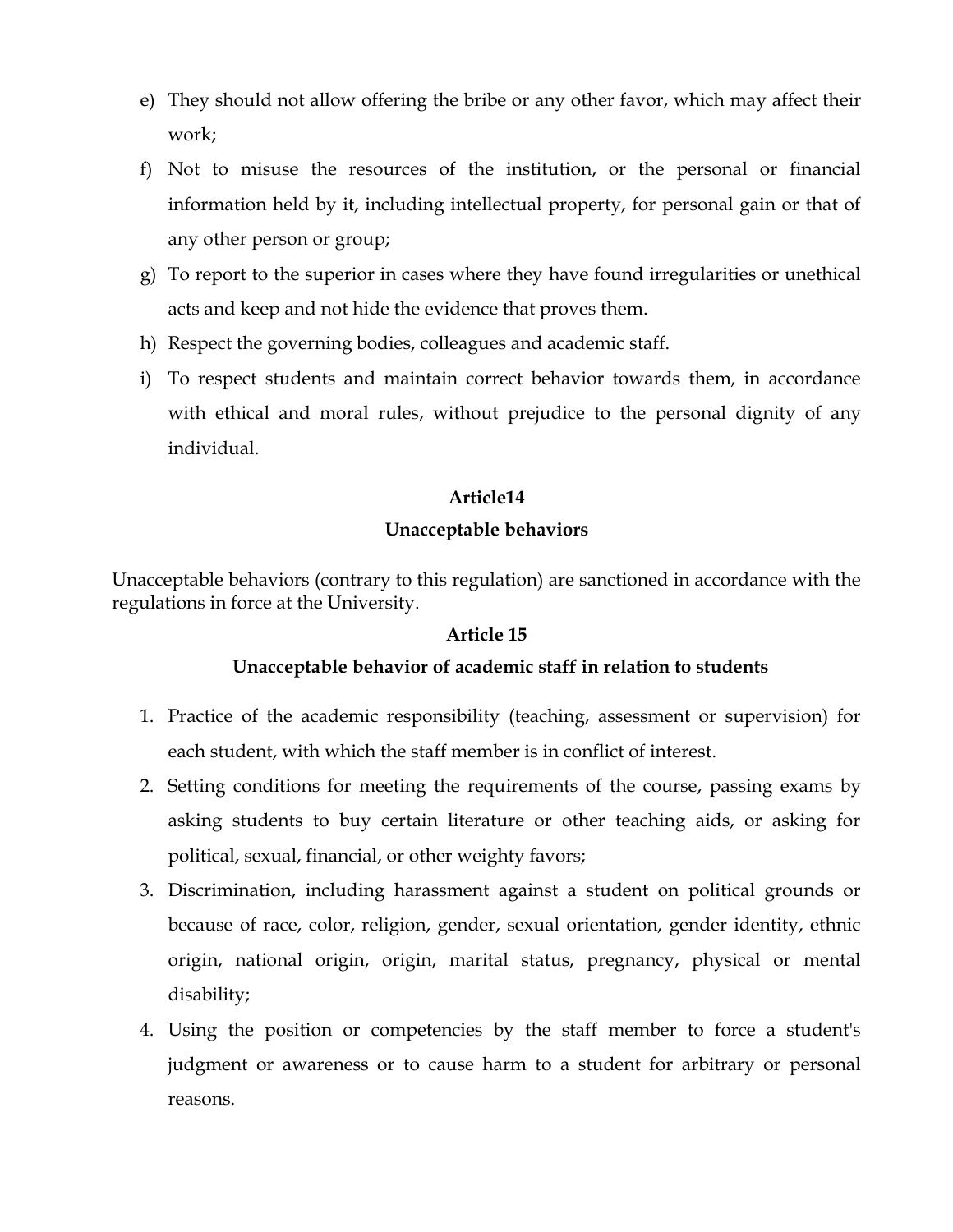#### **Unacceptable behavior of academic staff in relation to Colleagues**

- 1. Assessment of professional competencies of other academic staff or candidates under consideration for employment, with criteria that do not directly reflect professional behavior, including the content of criticism, due to personal interests or criticism of the work of others for personal reasons.
- 2. Discrimination, including harassment against a colleague on political basis or because of race, color, religion, gender, sexual orientation, gender identity, ethnic origin, national origin, origin, marital status, pregnancy, physical or mental disability.
- 3. Violation of certain rules governing confidentiality in personnel procedures.

## **Article 17 Sjelljet e papranueshme në raport me Universitetin**

- 1. Unauthorized use of University resources or facilities to a considerable extent for personal, commercial, political or religious purposes.
- 2. Threats of physical injury or harassment to another member of the University community, which hinder that person's work and university activities. This includes lobbying, blackmail, extortion, bribery and corruption, as well as other forms of dishonest acts that violate the standards of the academic profession.
- 3. Discrimination, including harassment against University workers on political basis or because of race, color, religion, gender, sexual orientation, ethnic origin, background, marital status, pregnancy, physical or mental disability.
- 4. Serious violations of the University's policies, which regulate the professional behavior of academic staff, including, but not limited to, the policies applied for scientific research, external professional activities, commitment conflicts, clinical practices or workplace violence.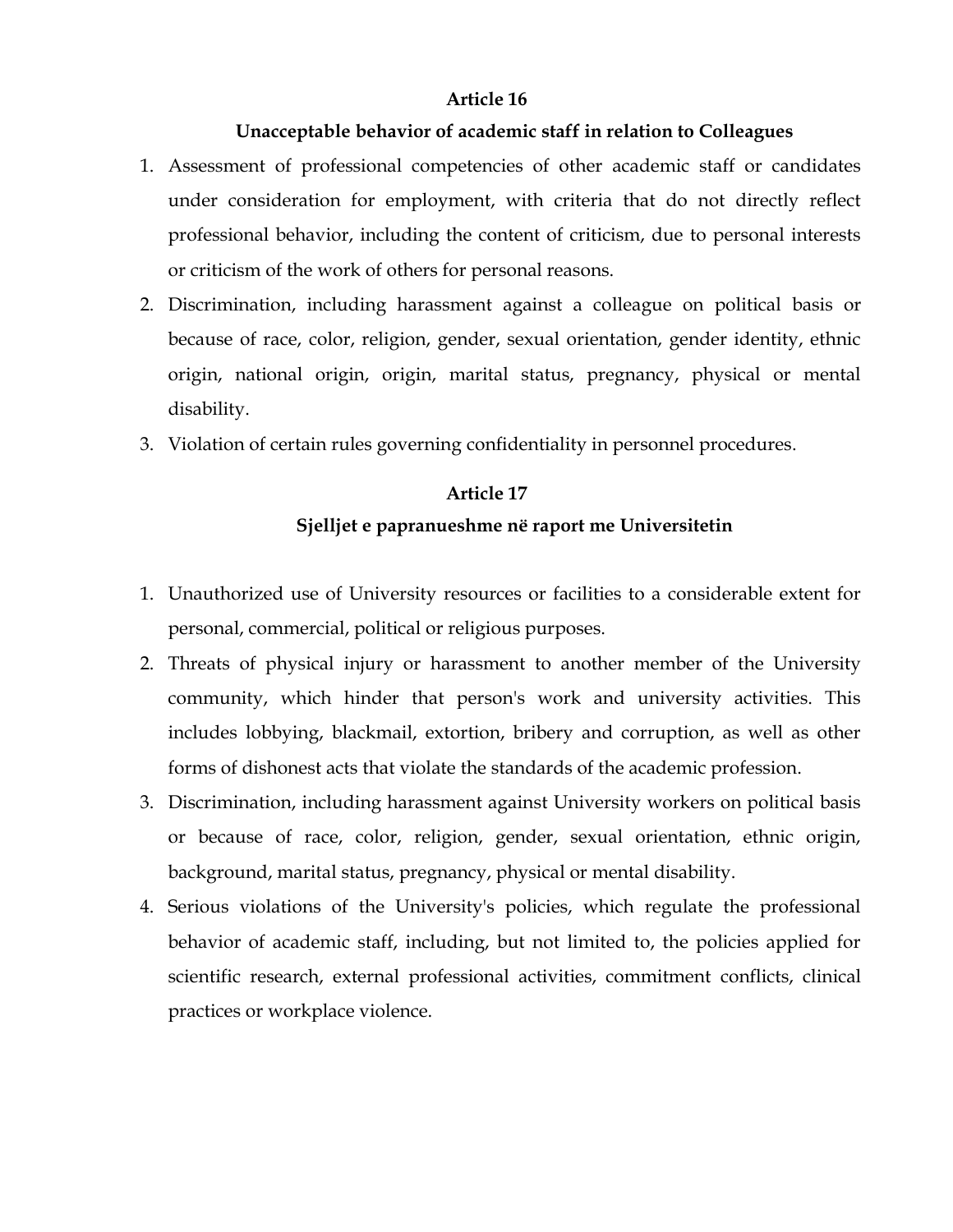#### **Scientific research work**

Violation of the standards of intellectual honesty, and intentional misuse of the writings, research, and findings of others, plagiarism runs counter to the provisions of this regulation.

#### **Article 19**

#### **Student rights**

Students are entitled to:

- a) Every student has the right to be protected from racial, religious, ethnic discrimination, political affiliation, age, gender and disability.
- b) Students have the right to freedom of expression, assembly and association to the extent that the exercise of these freedoms is consistent with university policies, while not interfering with the normal functioning of study programs and respecting the rights of others.
- c) Students are free to organize and participate in student organizations, in accordance with applicable law, to promote their common interest within the university.
- d) Student organizations are free to review and discuss all issues of interest, in accordance with University regulations. Well-known and recognized organizations may enjoy the privilege of using the University's buildings, facilities and services according to the University's administrative policies and procedures.
- e) Students have the right to be free from any form of harassment by members of the University community. Students have the right and responsibility to report, in good faith and without fear of retaliation, any violation of this regulation or policy of the University to the Council of Ethics, academic or administrative leaders of the University.

## **Article 20 Responsibilities of students**

Students at the University premises have the following responsibilities: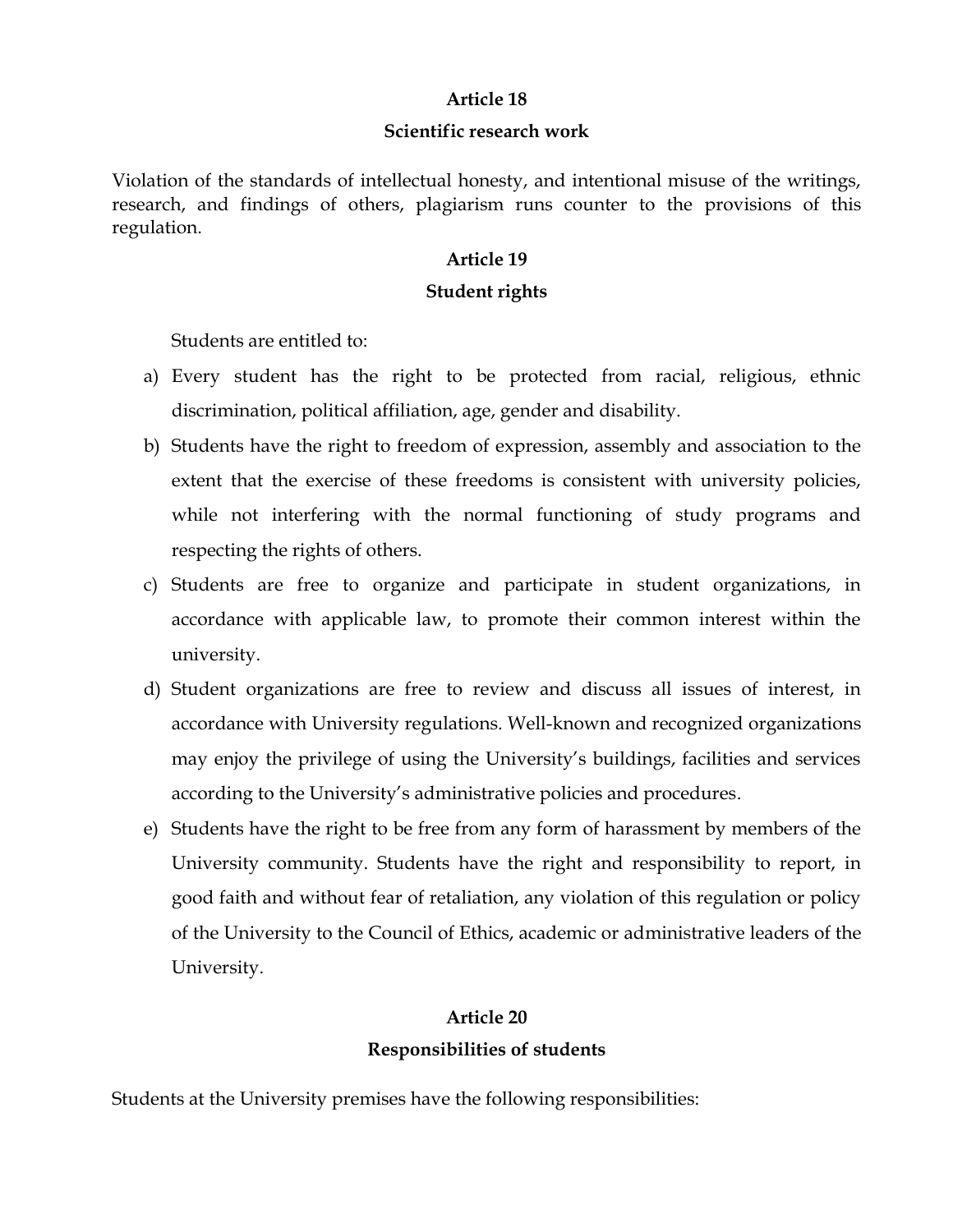- a) To implement the teaching schedule and adhere to the rules sanctioned in the Statute and the University Regulations.
- b) To be presented in serious manner in the premises of the institution, which includes an appropriate and dignified dress, as well as the use of a dictionary in accordance with the norms of ethics of communication and civic behavior.
- c) To respect academic staff, academic assistants and administrative staff, peers and teaching rules. To address the academic and administrative staff with the respective academic titles.
- d) Not to perform provocative or harassing actions and gestures against academic staff or other students in the premises of the institution.
- e) Not to offer in any form privileges, benefits, interventions, favors, payments or donations, by themselves or through other persons, for the purpose of obtaining high results, or other favors, which members of the University staff may perform due to duty.
- f) Do not copy, do not perform acts that harm the learning process and do not avoid paying academic obligations.
- g) Do not consume alcoholic beverages or tobacco in the internal premises of the institution.
- h) Do not use a cell phone and keep it off during class or exam time in the auditorium, unless necessary for didactic purposes.
- i) The student, who is involved in a prohibited act or violation of the law, which results in the disruption of the lesson, may be directed by the lecturer to leave the hall for the remaining period of the lesson. For longer exceptions, as a result of the breakdown of the lesson, written decisions must be taken by the relevant bodies.

#### **Prohibited student behaviors**

Prohibited behaviors include, but are not limited to, the following: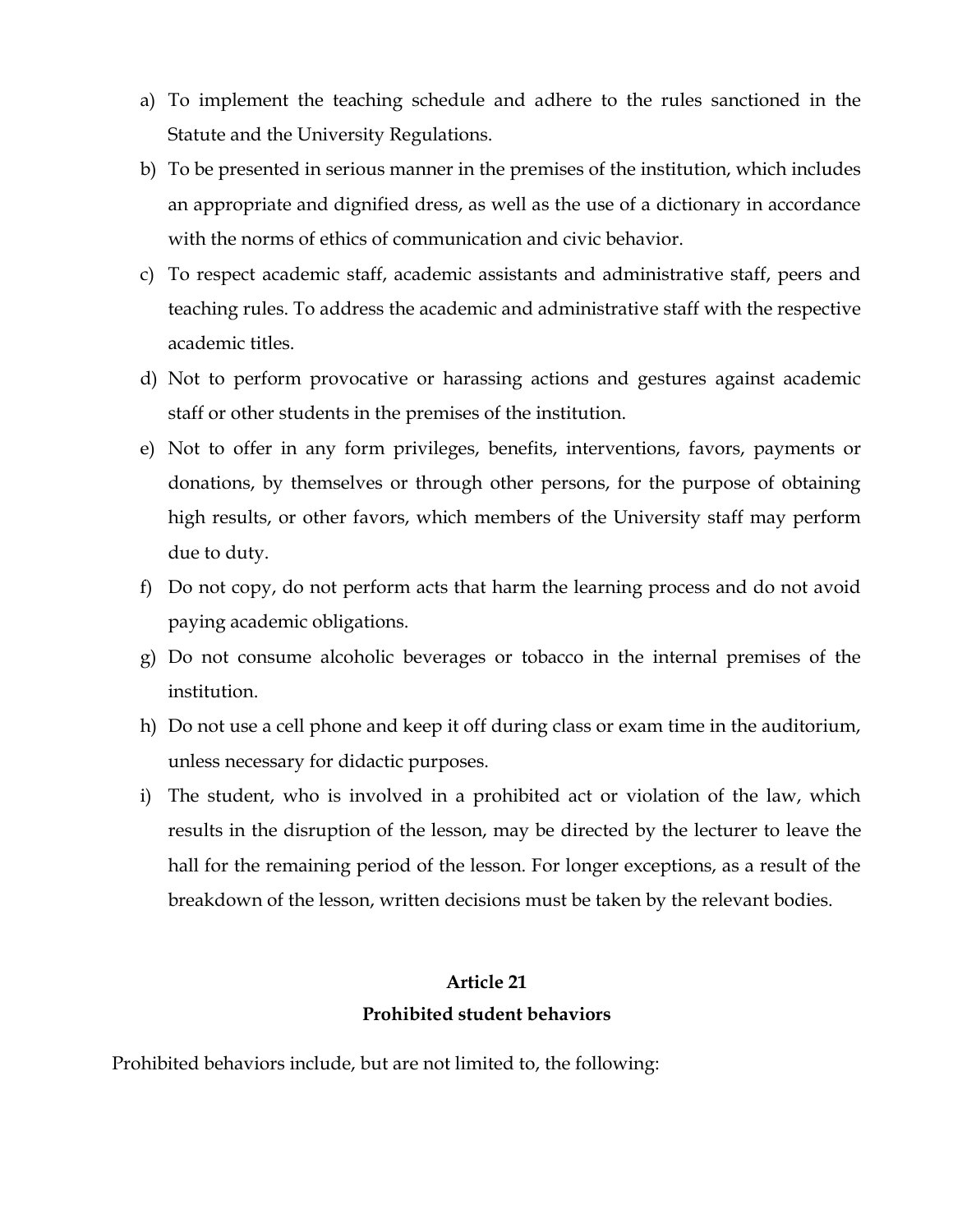- a) Interference or disruption that hinders and damages the University's mission, processes or functions that violate the rights of others. Unlawful acts including: blocking any part of the University building, without the authorization of the University's managing authorities; blocking the entrance or exit of any part of the University building; setting fire to or by any other means, damaging the building, property or university assets.
- b) Use, or distribution of narcotic or hazardous substances, unless expressly permitted by law. The University prohibits the possession, use, sale or distribution of illegal or uncontrolled substances.
- c) Irregular, abusive, violent, or overly noisy behavior, any premeditated attempt or threat aimed at injuring another person, along with the apparent ability to do so, is prohibited.
- d) Threatening or exercising physical violence.
- e) Obstruction of a member of the academic and administrative staff to fulfill his duties and functions defined in the internal acts, or even in the legal provisions in force.
- f) Falsification or manipulation of official University papers and documents, use of official University documents and data for misinterpretation purposes. The use of telecommunications, data networks or any electronic equipment owned and administered by the University for illegal / improper purposes, in violation of regulations, University policies or laws, is prohibited.
- g) Any action taken or situation created, intentionally or negligently, creating problems in the smooth running of the University's activities. These actions include, but are not limited to:
	- copying answers from another student during the exam;
	- unauthorized communication with others during an exam;
	- allowing another student to copy the answers;
	- replacing another person or using another as a substitute during an exam;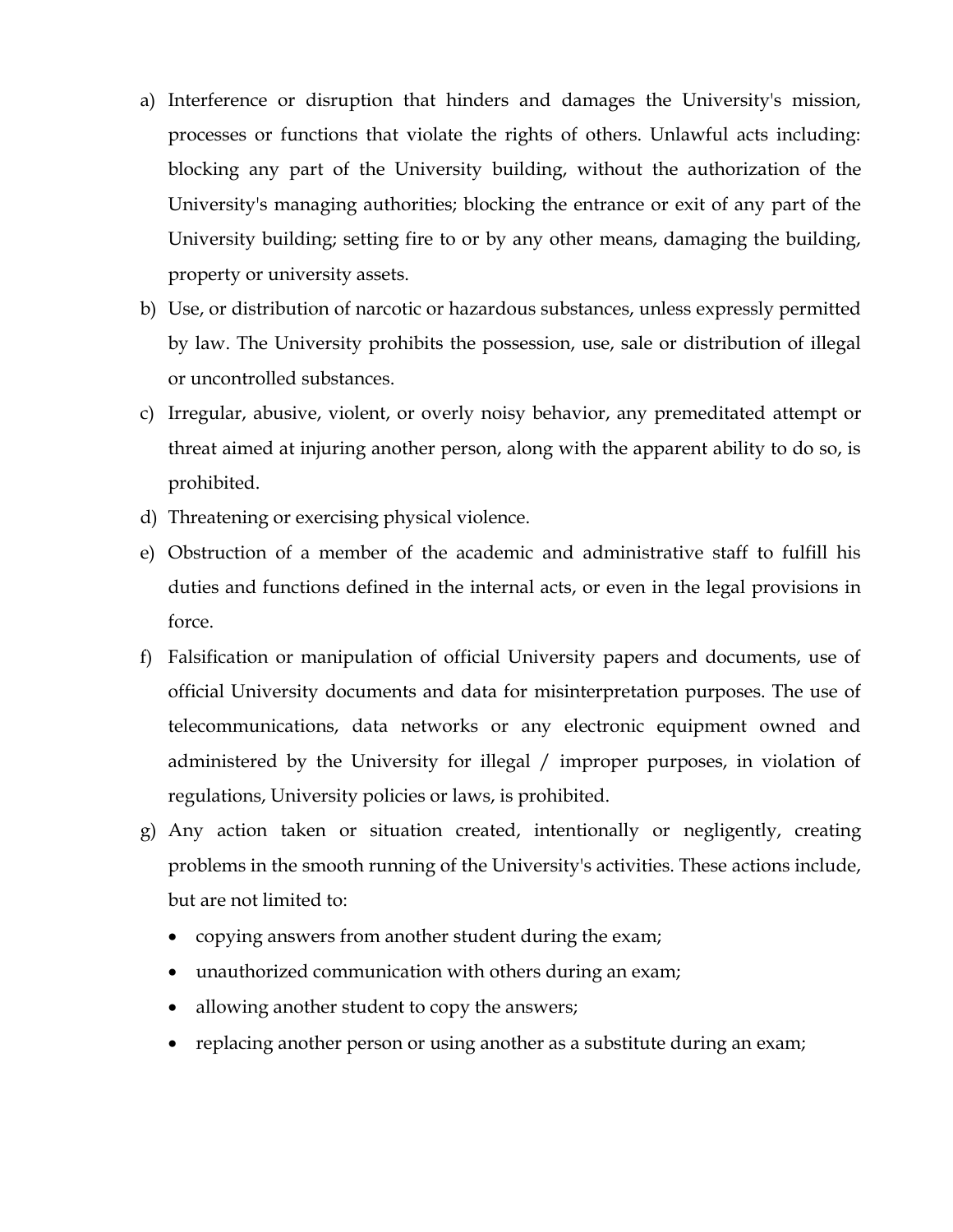- pre-programming of a calculator or other electronic devices that hold unauthorized answers or exam information;
- use of unauthorized materials, pre-prepared responses, written notes or information hidden during an examination;
- allowing others to do for them a task or part of a task (eg group task), including the use of commercial service of works (their purchase) ;.
- providing or giving bribe to University staff or those holding leadership positions;
- non-payment of financial obligations to the University.
- unauthorized appropriation of assets or services within the University.
- unauthorized possession of firearms or white arms (weapons of various models and types, explosives, knives, etc.) that pose a risk to the well-being of members of the university community.
- possession, use, storage or transportation of firearms, explosives, fireworks or hazardous chemicals, except for tools or materials for which there is authorization for use in the classroom.
- h) Demolition, damage or destruction of public or private property. Entry or use of University-owned facilities, for an inappropriate purpose, without proper authorization or by helping others to do so.
- i) Harassment of any kind against University staff or students. Engaging in verbal, electronic, visual, written, or physical behavior toward an individual or group of individuals that is likely to provoke / result in a negative, detrimental, and mental or emotional response.

#### **Denunciation of violations**

Each person has the right to report, the violation of the provisions of this regulation, in front of the members of the Ethics Council, to the leaders of the academic unit or the Rector. Any denunciation must be processed by the Ethics Council.